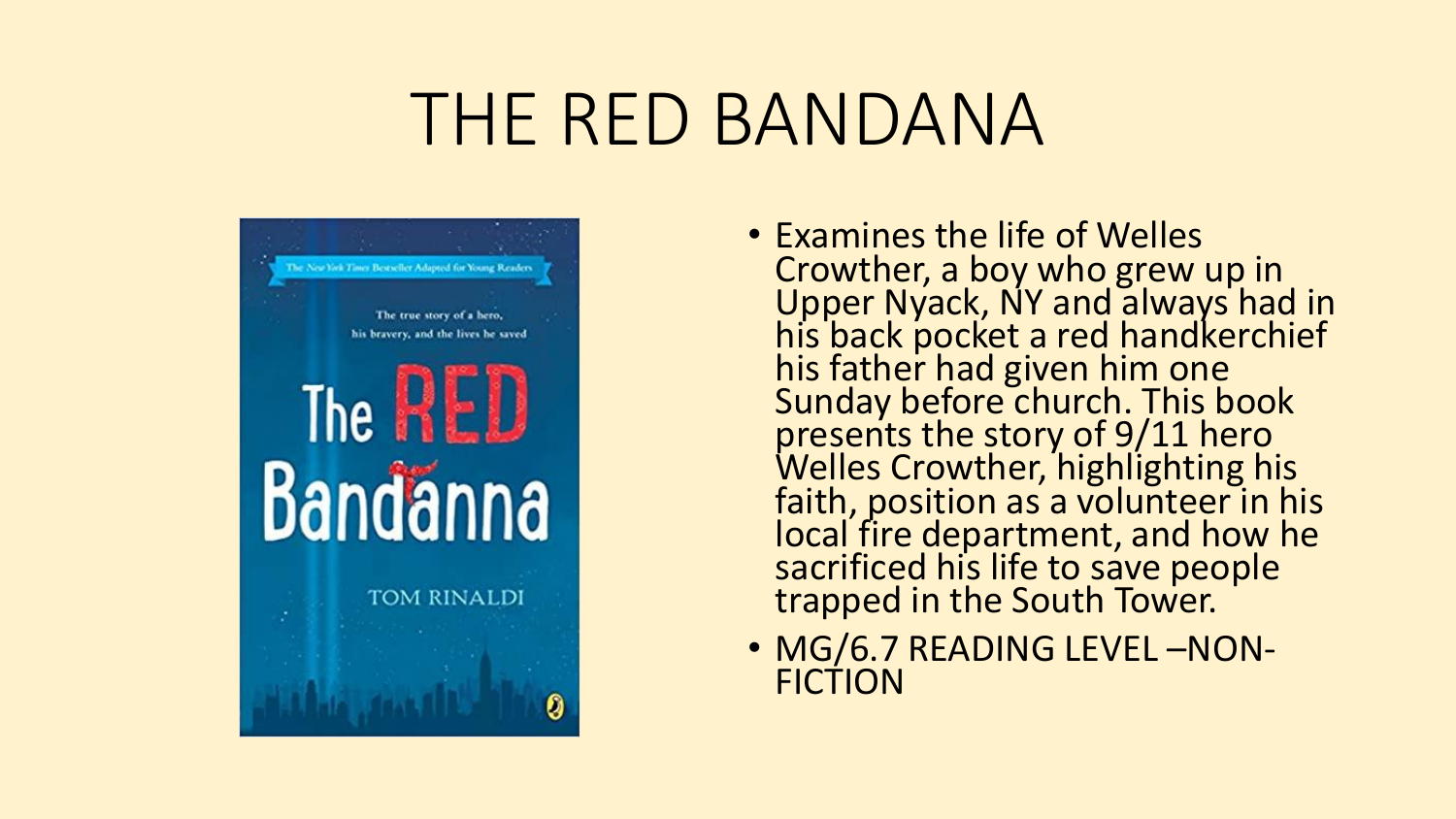### ONLY PLANE IN THE SKY



- *The Only Plane in the Sky*, Garrett Graff tells the story of the day as it was *lived*—in the words of those who lived it. Drawing on never-before-published transcripts, declassified documents, original interviews, and oral histories from nearly five hundred government officials, first responders, witnesses, survivors, friends, and family members, he paints the most vivid and human portrait of the September 11 attacks yet.
- IL-Grade 11 to Adult
- Non-Fiction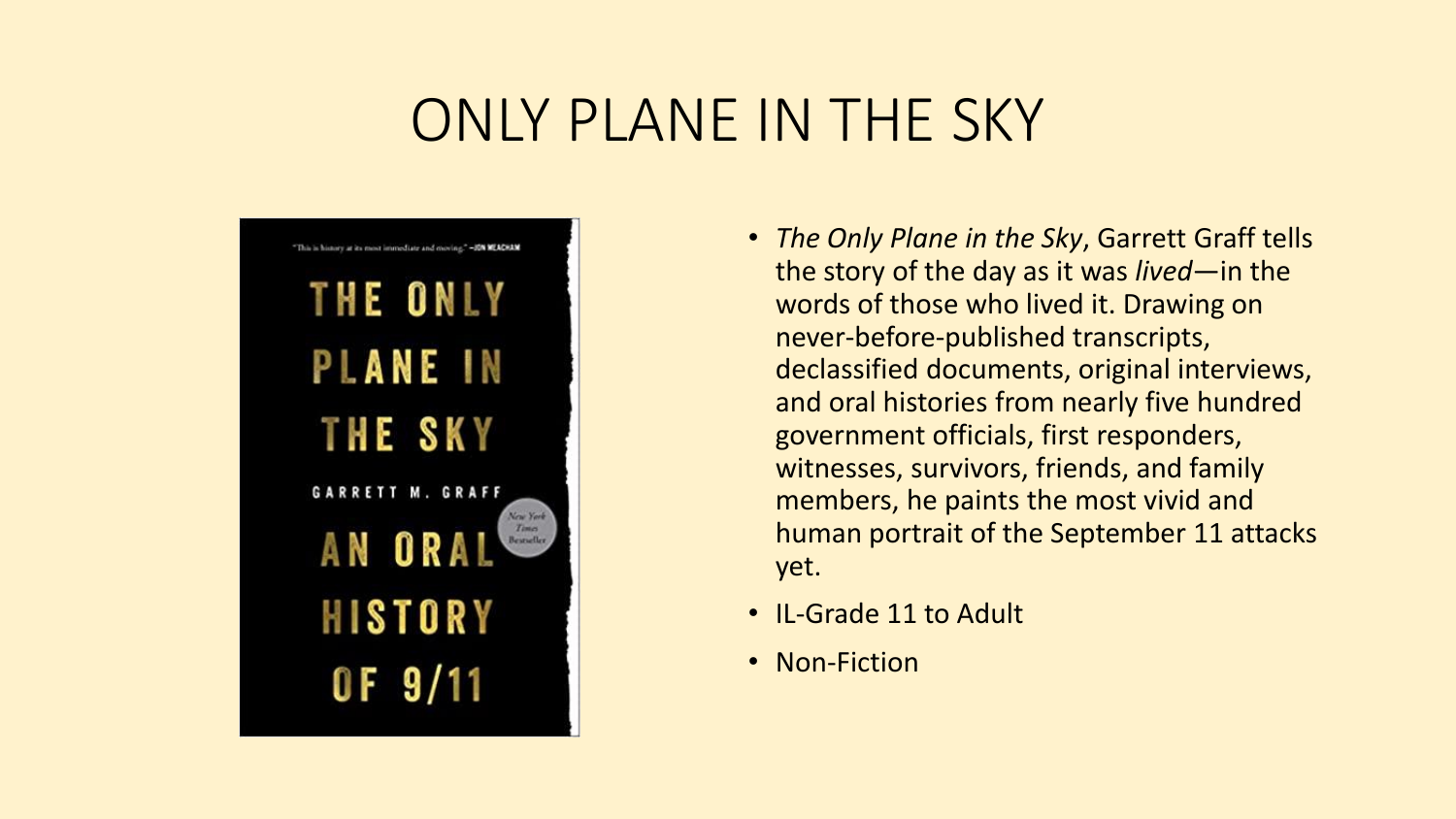

- A SERIES OF MONOLOGUES BY STUDENTS OF STUYVESANT HIGH SCHOOL WHO WITNESSED THE DESTRUCTION OF THE WORLD TRADE CENTER TWIN TOWERS ON SEPTEMBER 11.
- RL-6.5 IL-9-12 NON-FICTION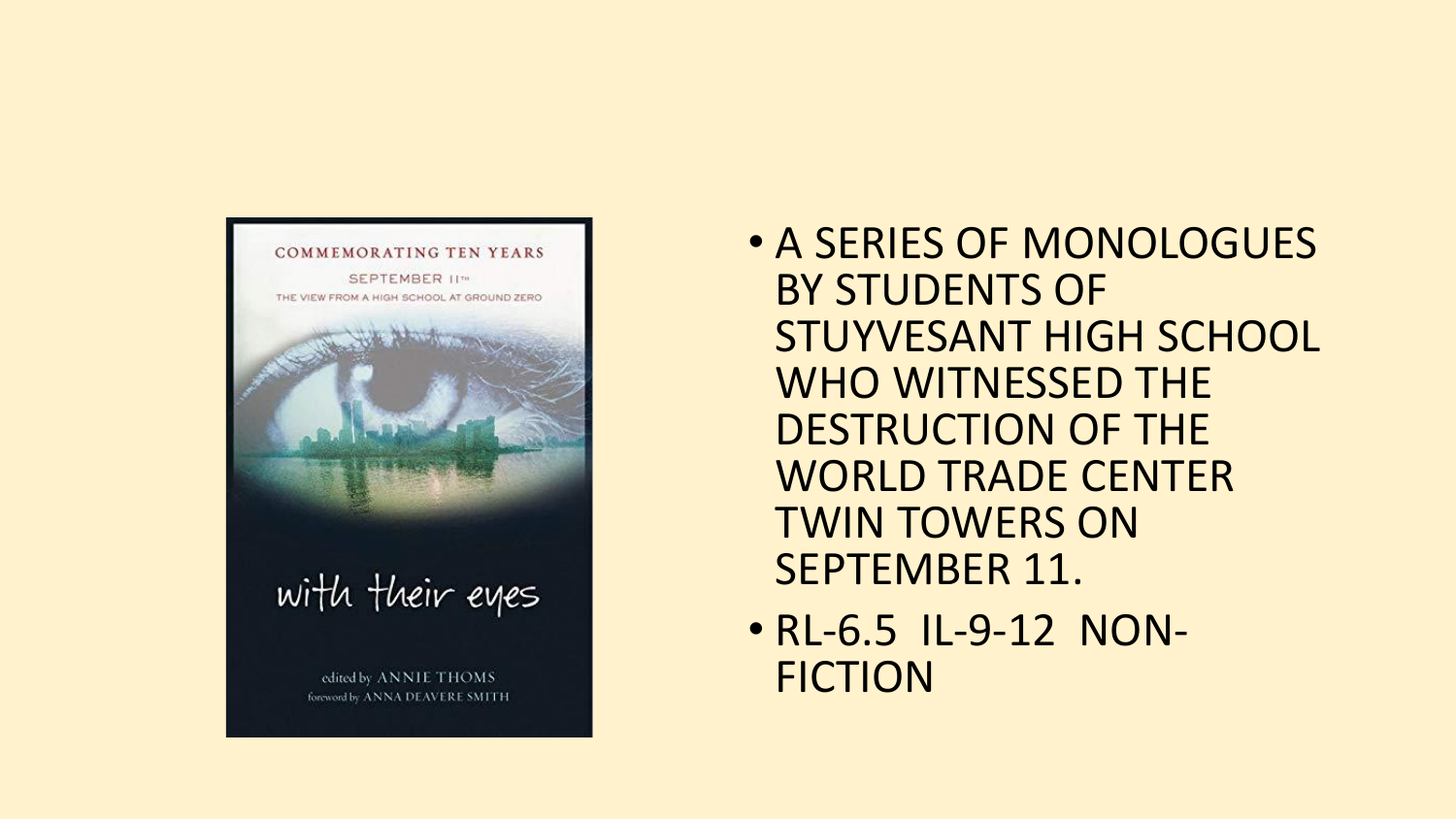### INVESTIGATING THE CRASH OF FLIGHT 93



- EVENTS ABOARD FLIGHT 93 ON SEPTEMBER 11TH ARE SEEN AS AN EXAMPLE OF EXTREME HEROISM. WHEN REALIZING THE PLANE HAD BEEN HIJACKED, PASSENGERS FOUGHT THE HIJACKERS AND BROUGHT THE PLANE DOWN IN A FIELD TO SAVE THE LIVES OF OTHERS.
- IL-7-12 NON-FICTION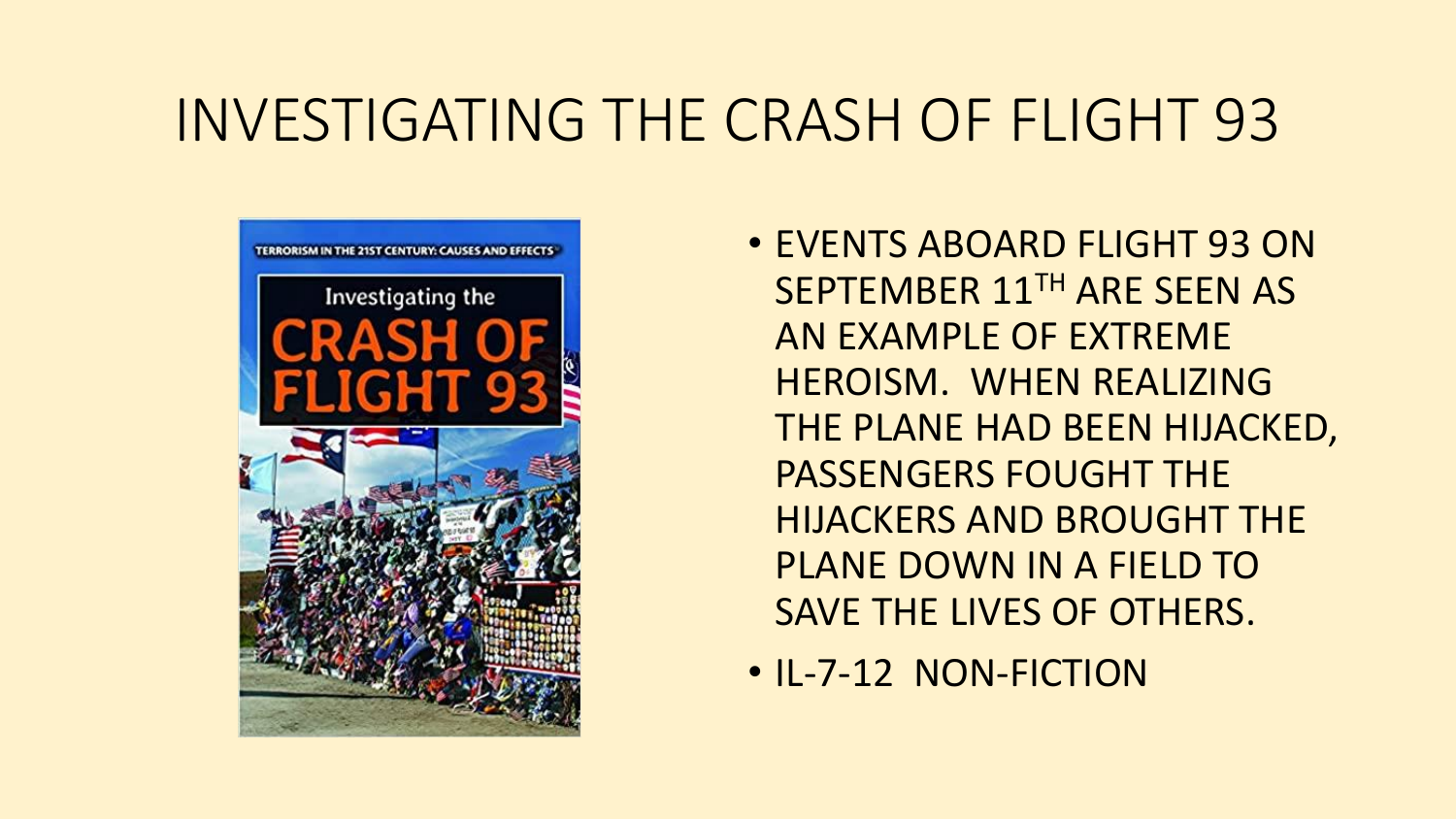### ATTACK ON THE PENTAGON ON SEPT. 11 2001



- DESCRIBES THE EVENTS OF SEPTEMBER 11, 2001, FOCUSING ON AMERICAN AIRLINES FLIGHT 77, WHICH WAS HIJACKED BY TERROISTS AND FLOWN INTO THE PENTAGON
- IL-7-12 NON-FICTION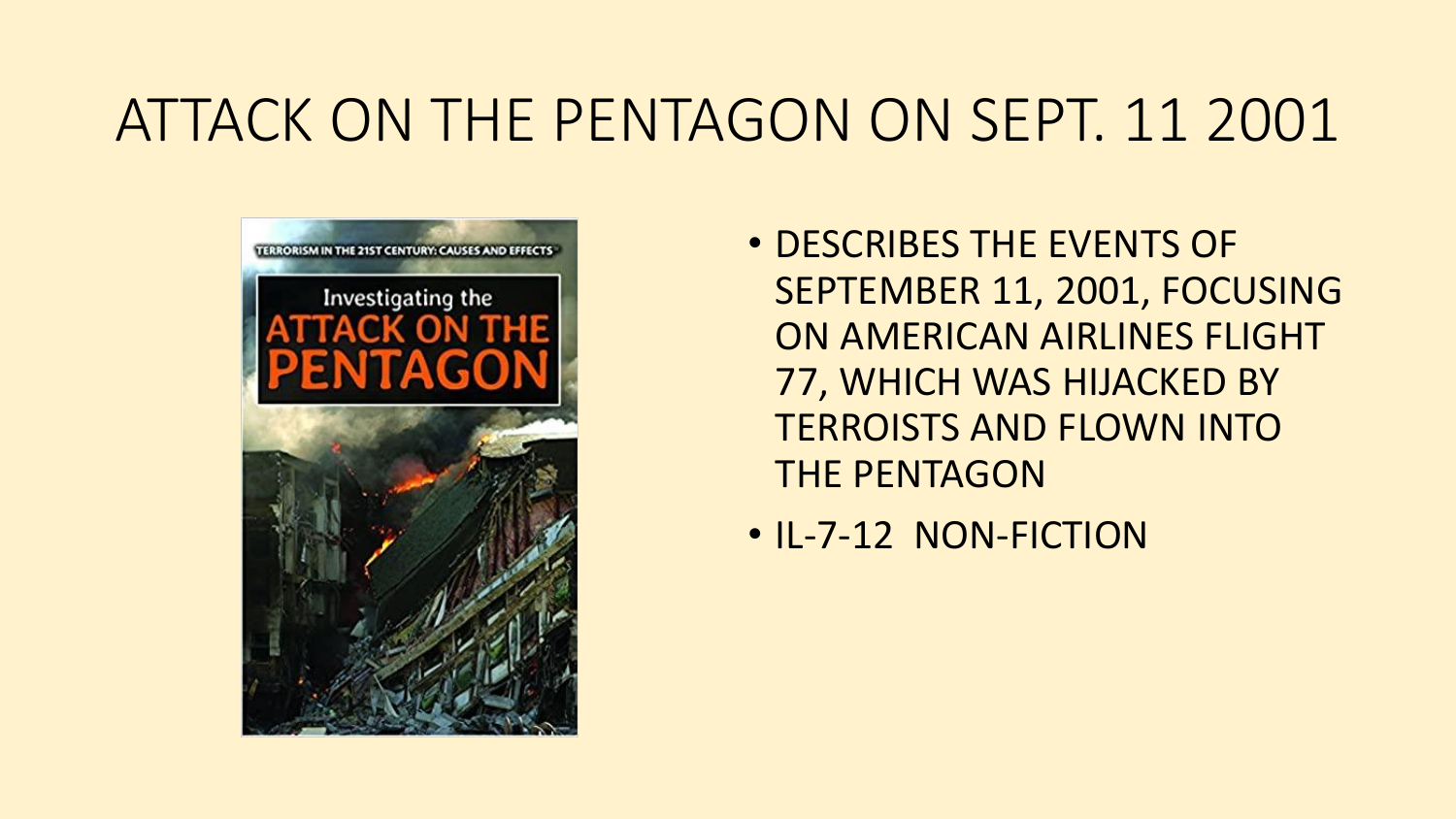# 102 MINUTES



- The dramatic and moving account of the struggle for life inside the World Trade Center on the morning of September 11, when every minute counted. Interviews with survivors and witnesses, phone messages, emails and oral histories tell what it was like that day.
	- IL-10 to adult NON-FICTION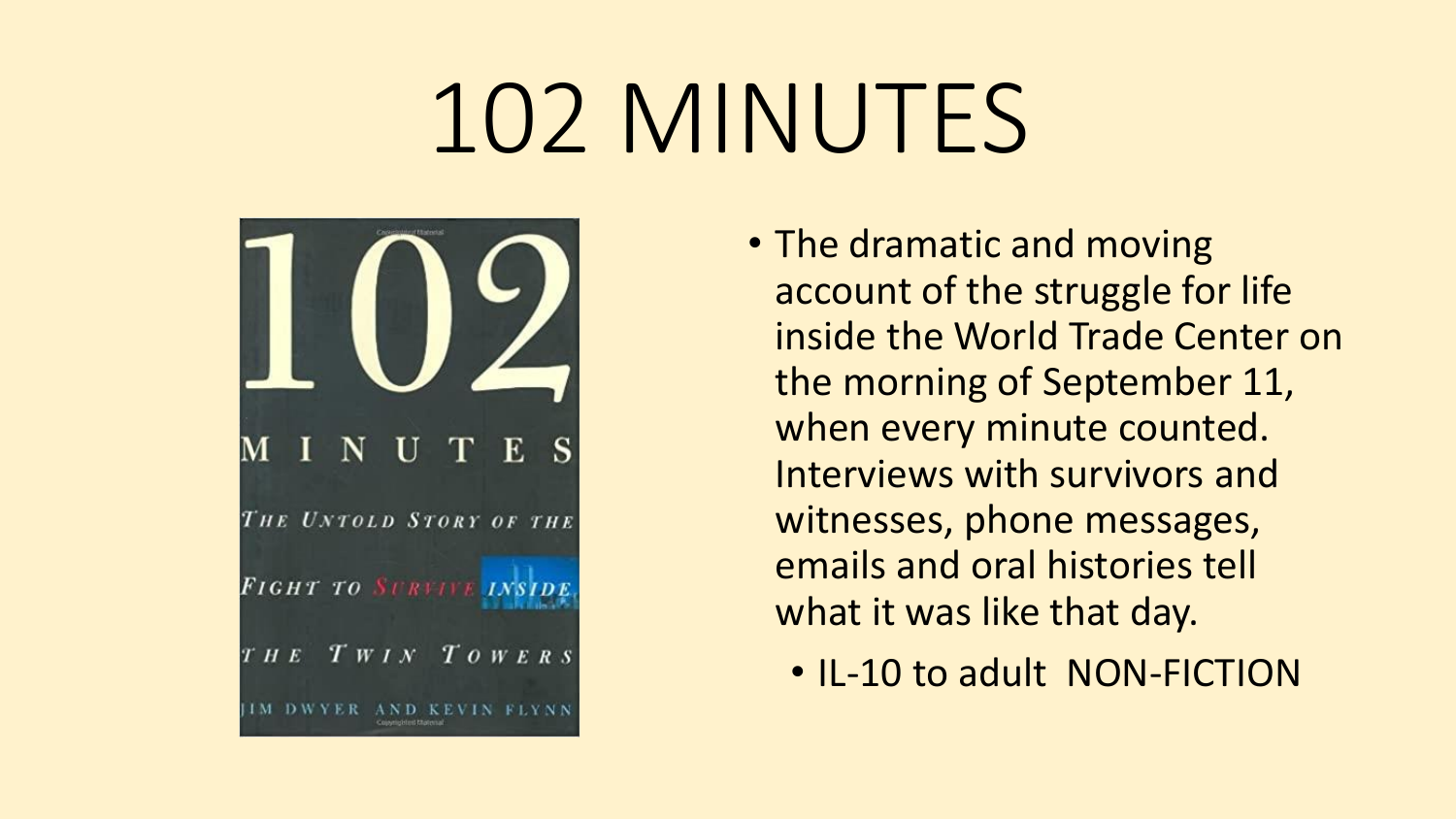### THUNDER DOG



- MICHAEL, BLIND SINCE INFANCY, SHARES THE STORY OF HIS ESCAPE FROM THE 78TH FLOOR OF THE NORTH TOWER OF THE WORLD TRADE CENTER ON SEPTEMBER 11TH, WITH THE HELP OF HIS GUIDE DOG ROSELLE.
- IL-GRADE 10 to Adult RL-6.7
- NON-FICTION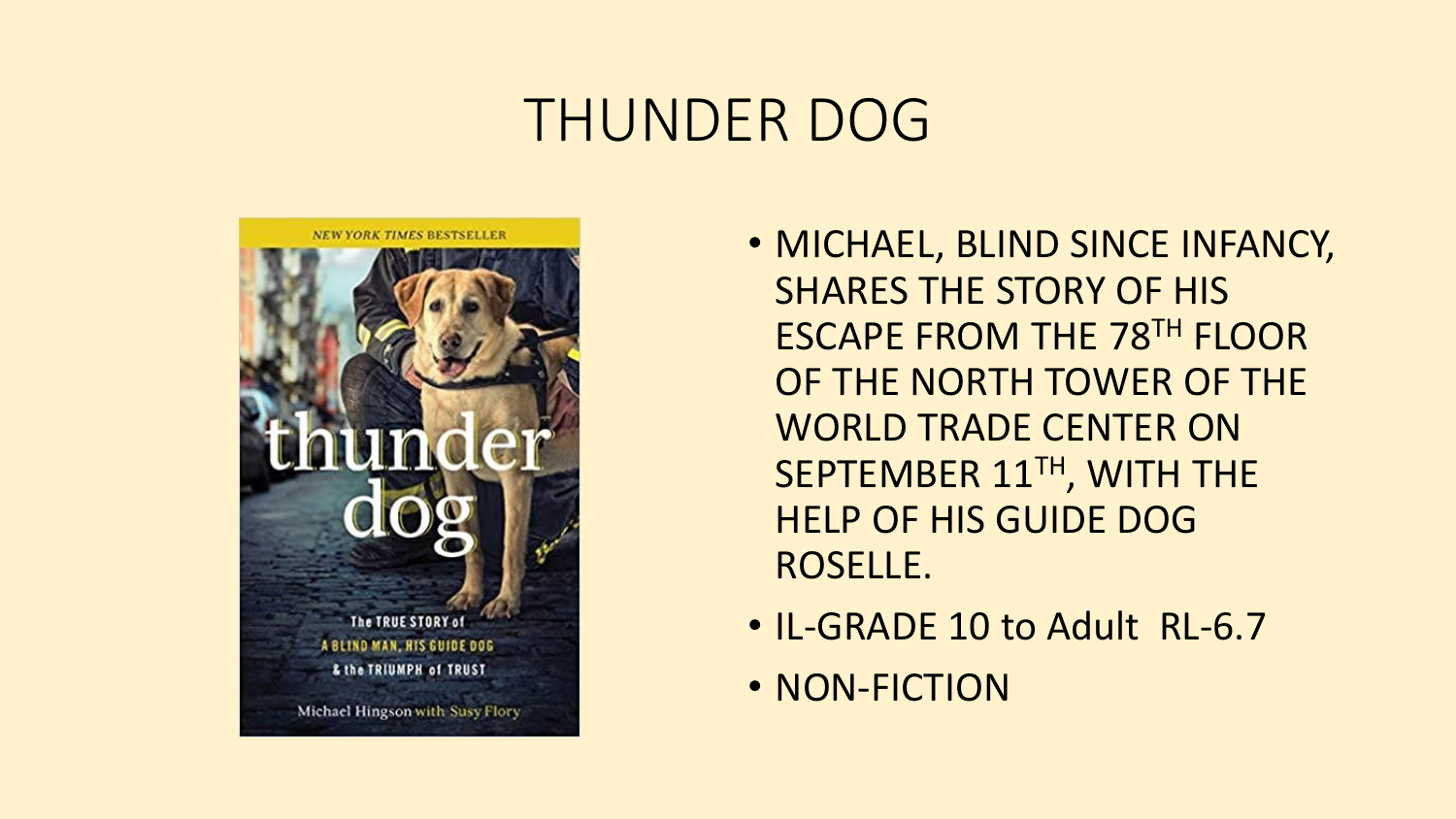### REPORT FROM GROUND ZERO



- This is Smith's vivid account of the rescue efforts by the fire and police departments and emergency medical teams as they rushed to face a disaster that would claim thousands of lives. Smith takes readers inside the minds and lives of the rescuers at Ground Zero as he shares stories about these heroic individuals and the effect their loss had on their families and their companies.
- RL-10.7 IL-YA to adult NON-FICTION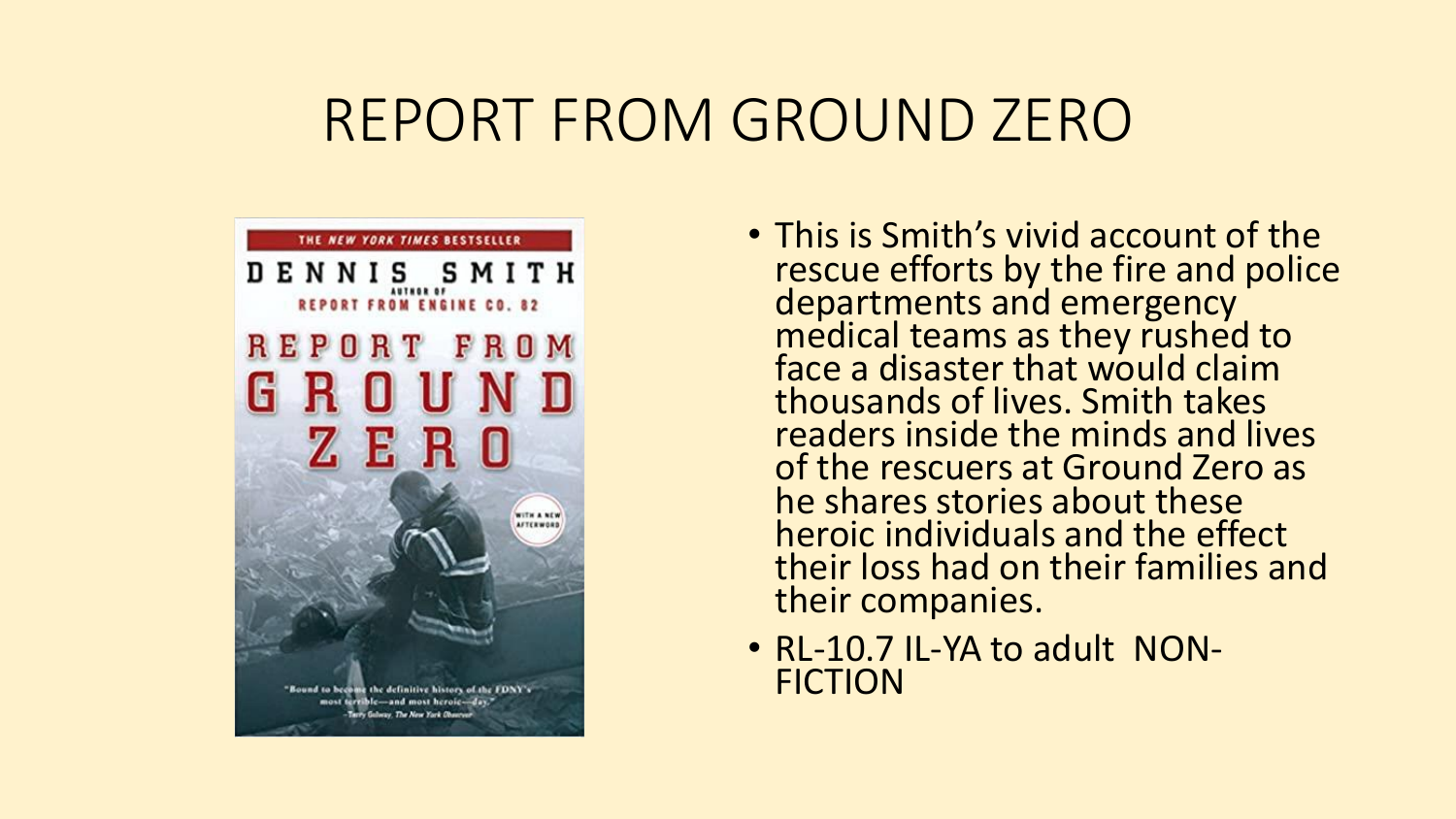## AFTERMATH: UNSEEN 9/11 PHOTOS BY A NEW YOURK CITY COP



- Renowned photographer/police officer John Botte was given privileged access to ground zero in the hours and days following the tragedy of 9/11. Here for the first time–and for posterity–are his breathtaking photos, securing Botte's status as the Mathew Brady of 9/11
- IL-YA TO ADULT NON-FICTION